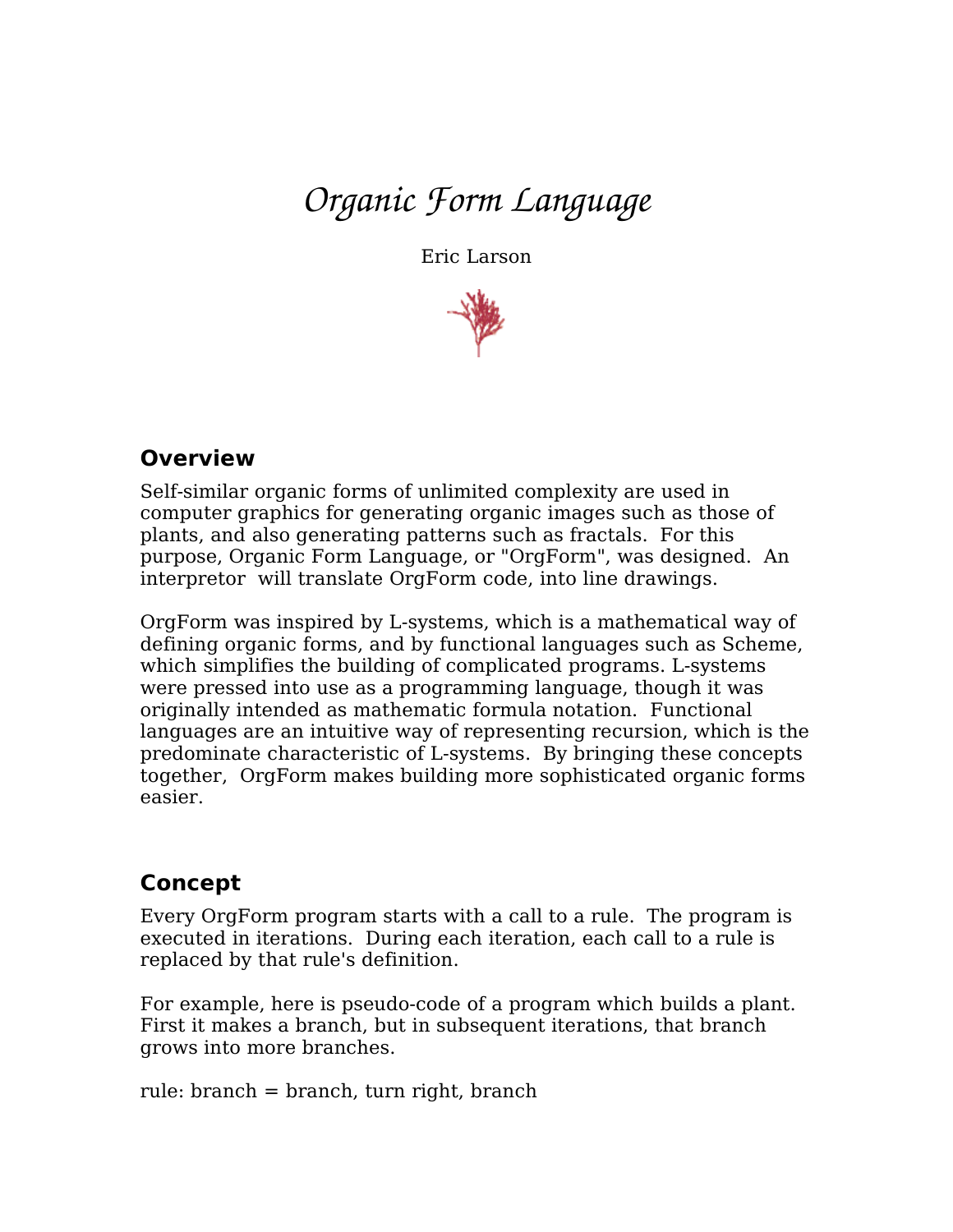0 iterations: branch

1 iteration: branch, turn right, branch

2 iteration: branch, turn right, branch, turn right, branch, turn right, branch

The programmer selects the number of iterations that the program will run. When the program has executed the final iteration, the result is translated into graphics. In the above example, branch may mean "draw a line segment".

In OrgForm, the above information would be captured in the following program.

Start:branch Iterations:2

Rule:branch Right branch; branch;  $\ddot{i}$ 

Final: Draw

Notice that the function calls are each put on a new line. This is just to make the code more clear. In OrgForm, single carriage returns are ignored. The branch function could also have been defined as follows.

Rule:branch Right branch; branch;; Final:Draw

# **Design Concerns**

# **Functions**

To make OrgForm a powerful language, it is necessary to be able to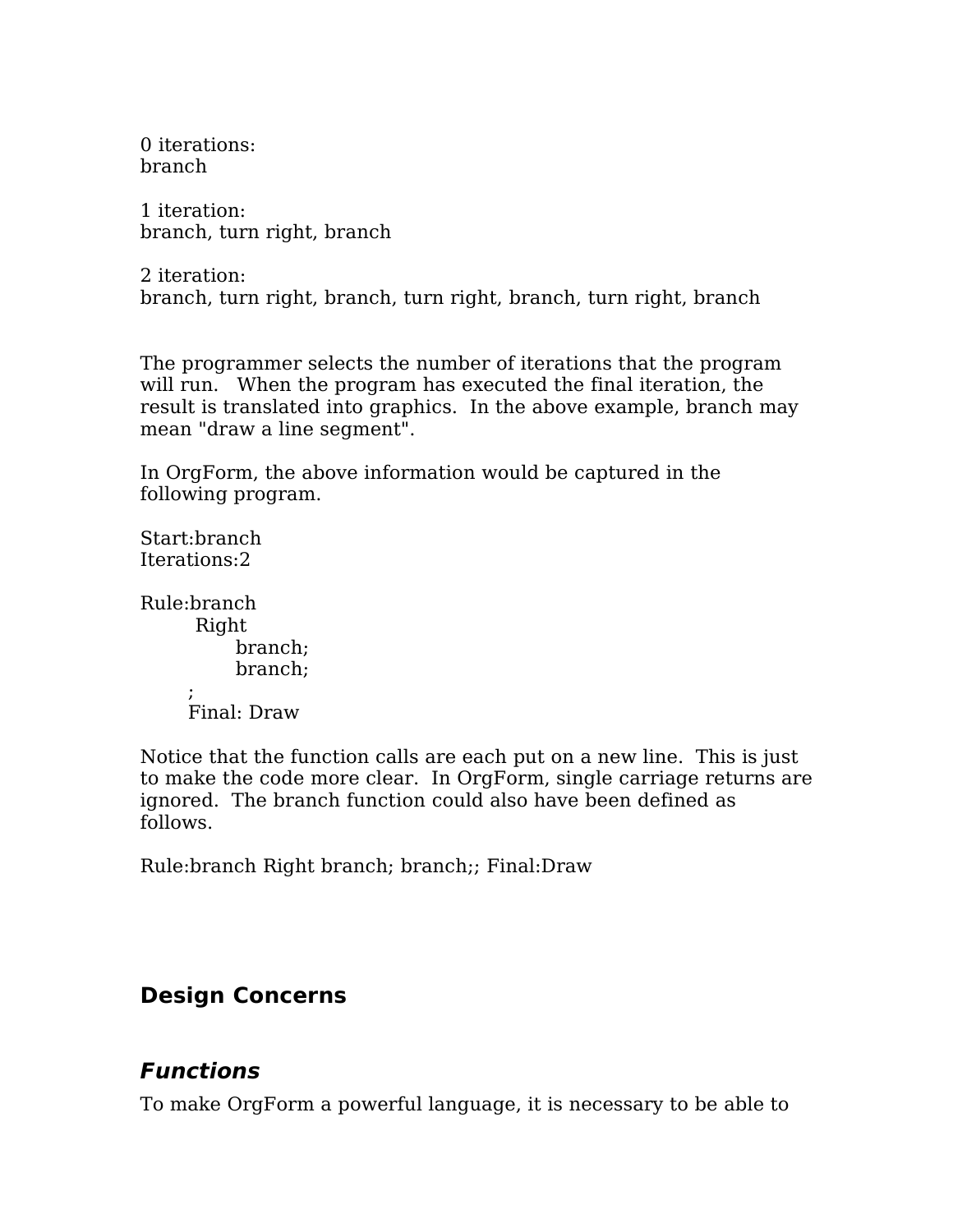represent as many organic shapes as possible. A possible bench-mark is to create a language which can represent all the organic shapes representable in L-systems. One way to reach this bench-mark is to design OrgForm with analogies to the two features which give Lsystems its expressiveness, iteration and state frames.

State frames are groups of states which may be pushed and popped. There are two separate types, one for states which involve "time", and one for all other states.

Iteration in L-systems provides a way to increment the growth of all portions of the form simultaneously. Because the parts of organisms grow simultaneously, iteration provides a means for modeling the growth of plants.

Both of these features of L-systems provide users with abstraction. Because of state frames, users do not need to concern themselves with modifying the states for all the components of forms. Iteration means that users do not need to describe every sequence of the growth of forms. Both iteration and state frames are natural analogies to functions. The problem is finding a way to map multiple function-like behaviors onto a functional language which only has one type of function.

The solution is to have two types of functions. One is a "rule", the other is a "function". Using keywords, the programmer declares a defined method to be of either type.

To imply the inheritance of state frames, the order of execution of the functions if from left to right, ignoring spaces, tabs, and single carriage returns. Each function call takes one argument, which is whatever function is to its immediate right. The function being called is executed, then it executes the function that it took as a parameter.

For example, the following line will call my\_func\_1 first, which will execute, possibly changing state values, and then call my func 2. my func 1

```
my func 2
```
The only exception is if a ":" or a ";" is between the function calls. These symbols tell the assembler to pass the call on the right to the function preceding the function call to the left. In the following example my func 1 will take and execute both my func 2 and my func 3, and my func 2 will not execute my func 3. Any state changes caused by my\_func\_2 will not effect my\_func\_3.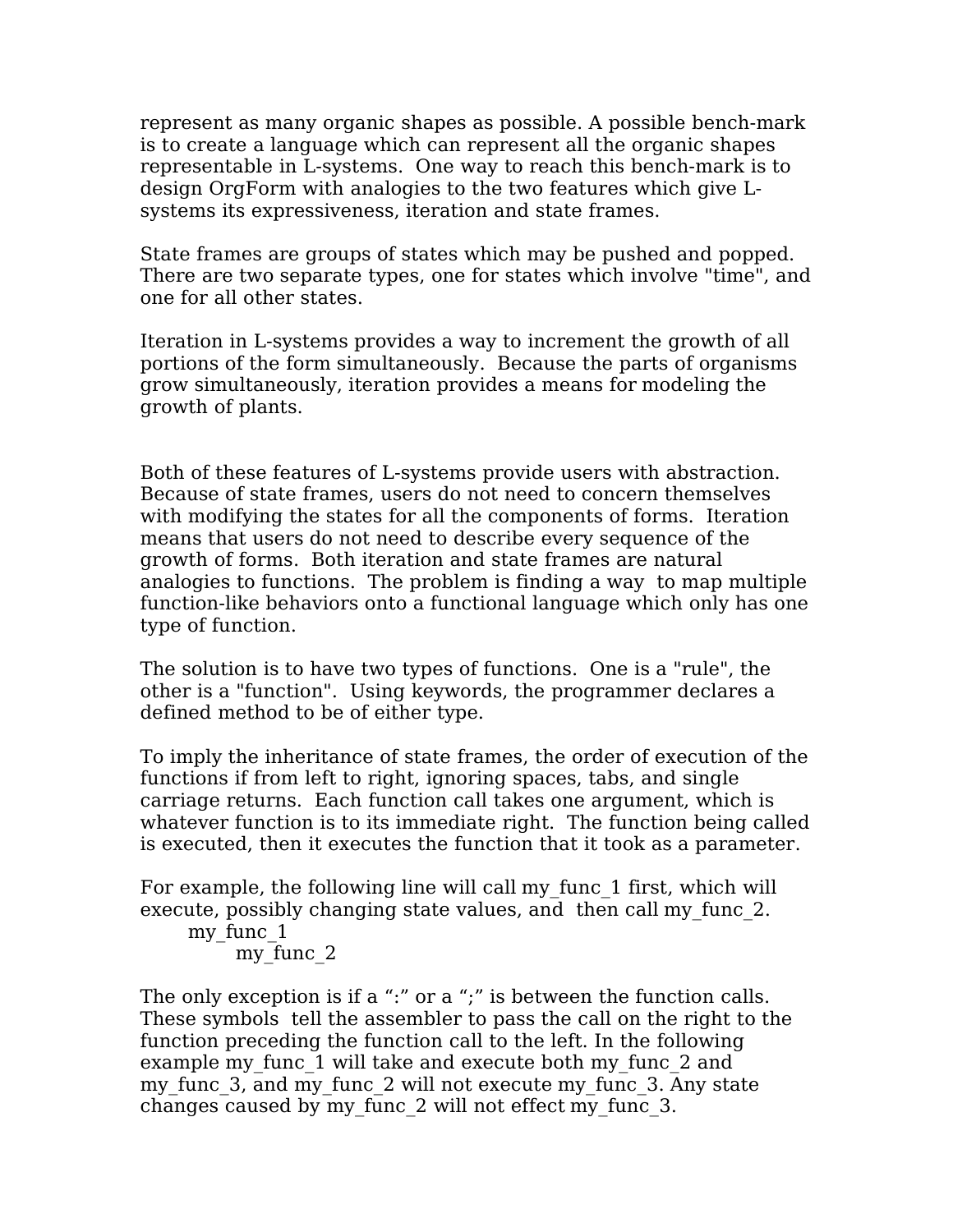my func 1 my func 2; my func 3

Notice that function calls that which are are

To define a function, use the key word "Function:".

Function:my\_func\_1 my func2; my func1

To express the difference between a function which has a state frame, and a iteration stage, which may or may not have a frame, OrgForm provides the keyword "Rule:".

Rule:my\_rule\_1 my func2; my func1

If the rule has a frame, just define a function which is called by the rule.

# **Simplicity**

To make the language easy to learn, complete English words are used instead of symbols when sensible. There are only eleven keywords and four special symbols.

The only thing that a programmer may define in OrgForm are branches and functions. These names must be all lower-case letters, numbers, and under-scores (" ").

Every statement in an OrgForm program will have an effect on the programs state.

The only drawing concepts are lines and the angles between them. There is no concept of a point or location. Because the language is only concerned with forms, points are not needed.

All keywords begin with upper-case letters.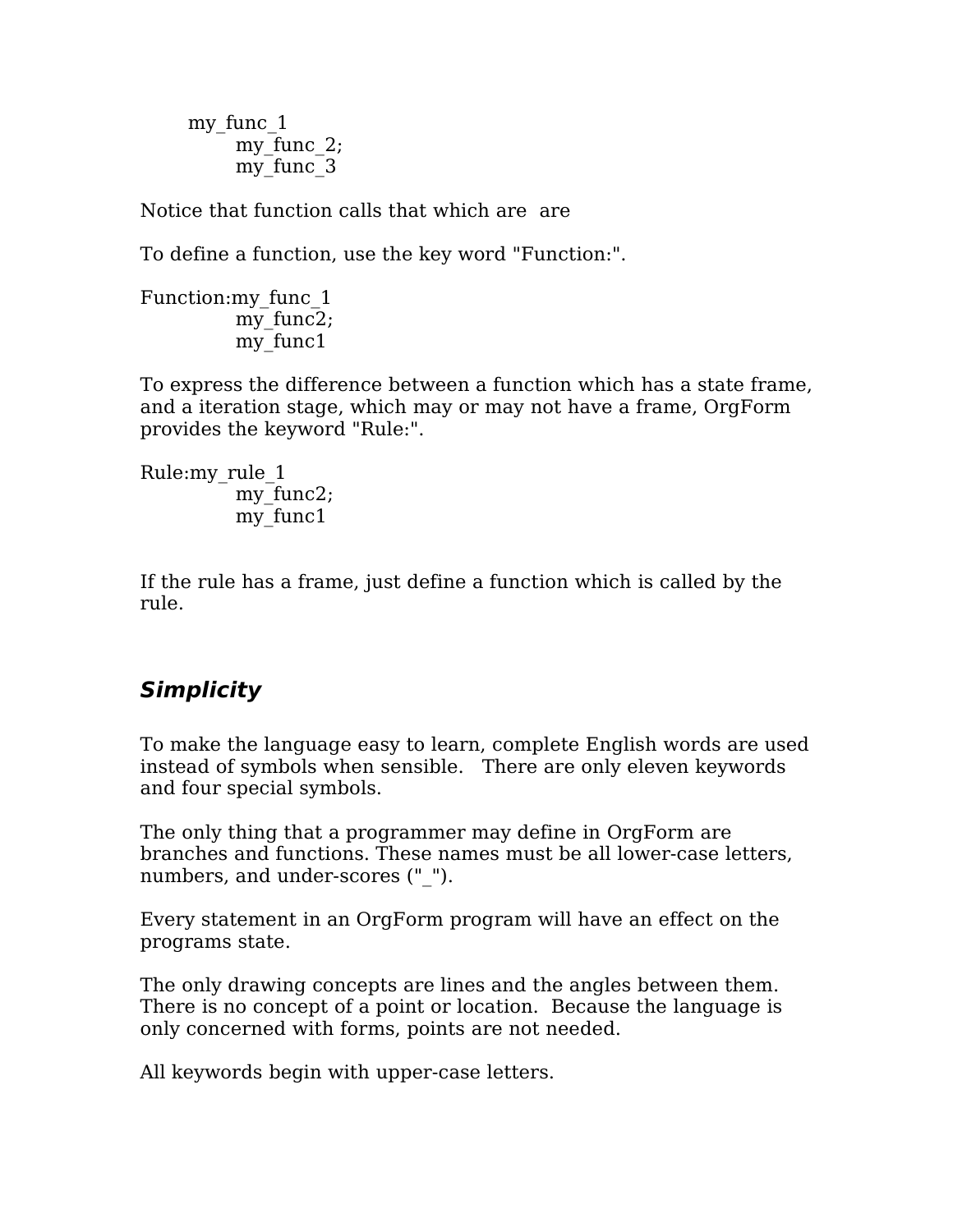#### **Keywords**

#### **Drawing and moving commands**

"Right", "Left", "Draw", "Forward"

"Iterations", Number of times the program will resolve rules. "Start", The first rule or function call the program will make. "Final", The value that the given rule will resolve after the final iteration.

"Color", The color code. "Thickness", The thickness of the line. "Length", How far a "Draw" or a "Forward" command will move.

"Rule", A new rule declaration. "Function", A new function declaration.

# **Special Characters**

":", Set a value. "+", Increase a value. Only used after "Color|Thickness|Length". "-", Decrease a value. Only used after "Color|Thickness|Length". ",", Revert state back except time. ";", Revert the entire state back. "#", Comment.

# **Example OrgForm Code**

#Program: Alfonse

#Builds a mult-color bristled plant which leans to the right.

#Setup initial environment Iterations:5 Angle:22.5 Color:12 Start:base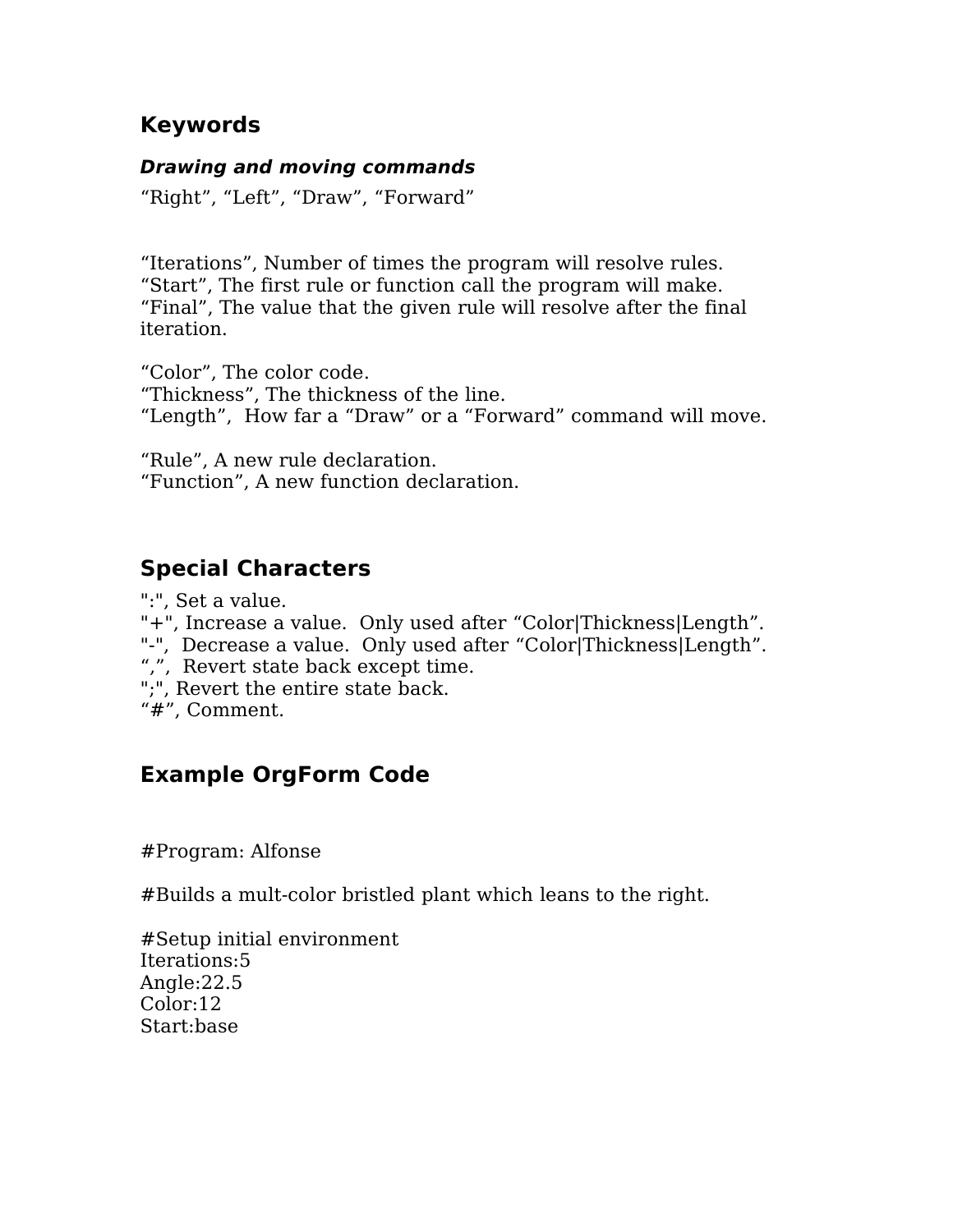Rule:base color:12 branch base, Left Left left2\_bristles, branch right2\_bristles, Right #Make a bristle at a sharp left angle Function:left2\_bristles Left Left bristles #Make a bristle at a sharp left right Function:right2\_bristles Right Right bristles #Make upper part of plant Rule:upper Color:1 branch upper, Right Right left2\_bristles, branch right2\_bristles, base Rule:bristles make\_bristle,

#Seperate from Rule "bristles" so bristles will always revert # the state back to what it was before it was called. Function:make\_bristle Color:4 Right Forward Left Forward Left Forward Right transpose Right Forward Left Forward Left Forward

Rule:branch Forward